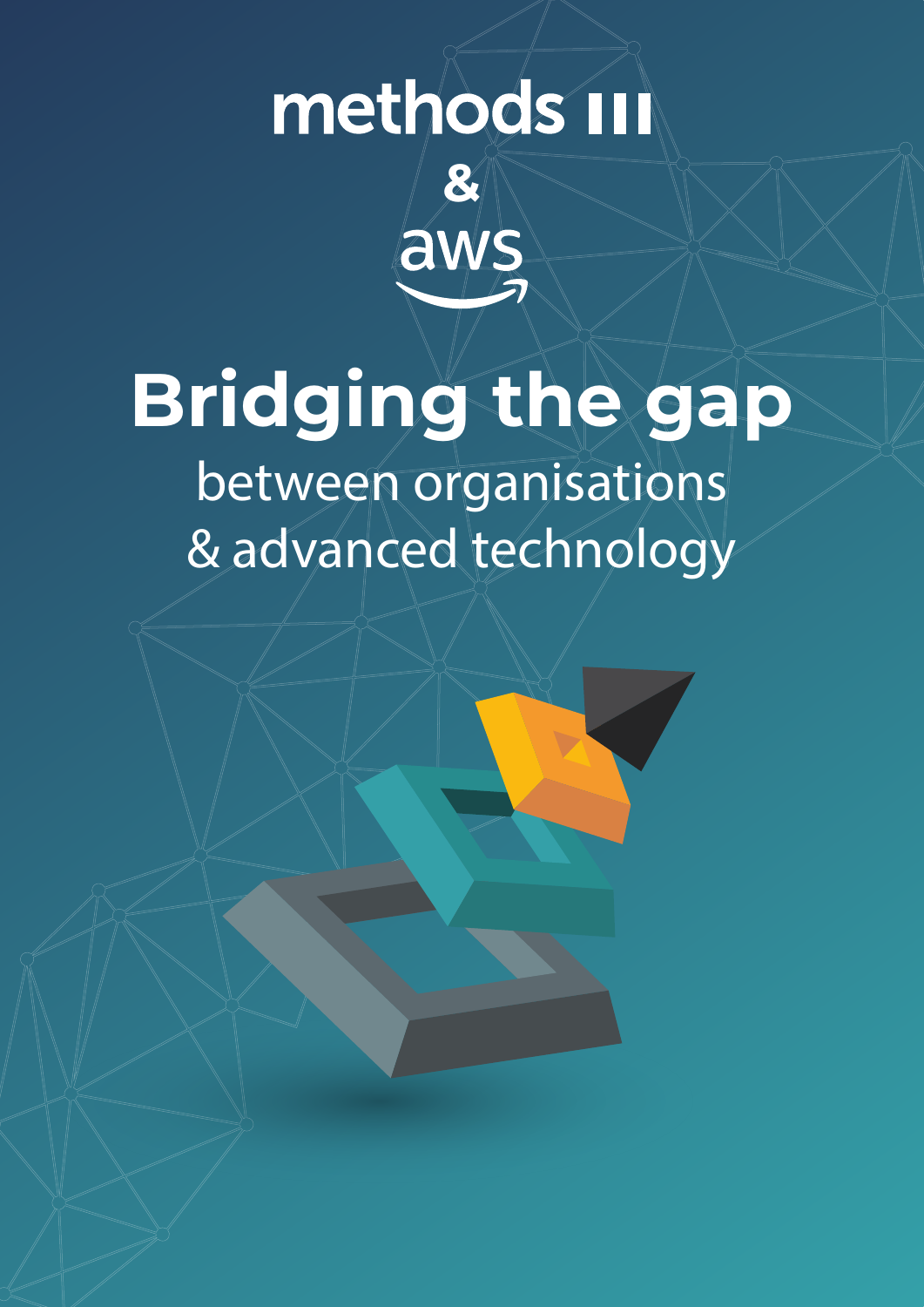## **Releasing AWS' global capabilities**  to power UK public services

AWS is an increasingly attractive environment for governments, because it knits together a range of powerful capabilities such as compute, storage, databases, analytics, networking, mobile, developer tools, management tools, IoT, security and enterprise applications that allow cross-service collaboration. This approach offers a range of benefits for AWS government customers, including:

- Service interoperability
- Improved data sharing
- Scalability
- Ability for incorporation of new cloud-based service offerings for continual capability enhancement
- Re-use across public services
- Microservice architectural approach facilitates leveraging existing offerings, minimising development effort, complexity, and technical debt.

## **We translate AWS capabilities** into public service language

For AWS government customers, the challenge is to 'translate' the huge opportunity presented by AWS' technology-centric products (e.g. analytics, AR/VR, blockchain, business apps, machine learning, IoT, security and identity, migration, reporting) into repeatable, business-centric capabilities that public services can easily relate to, and re-use again and again – a bit like Lego bricks.

Methods are a leading AWS Advanced Tier Consulting Partner with a specific focus on the UK Public Sector, National Security & Defence, Healthcare, Education and Regulation. With 25 years' public sector experience, Methods is recognised as a thought leader and pioneer in cloud-first, componentised, consumption- based transformation across government.

We offer AWS customers an unrivalled breadth of services – from getting senior business leaders on board with Cloud and helping customers re-conceptualise their services around standard capabilities, through to the 'heavy lifting' at the back end.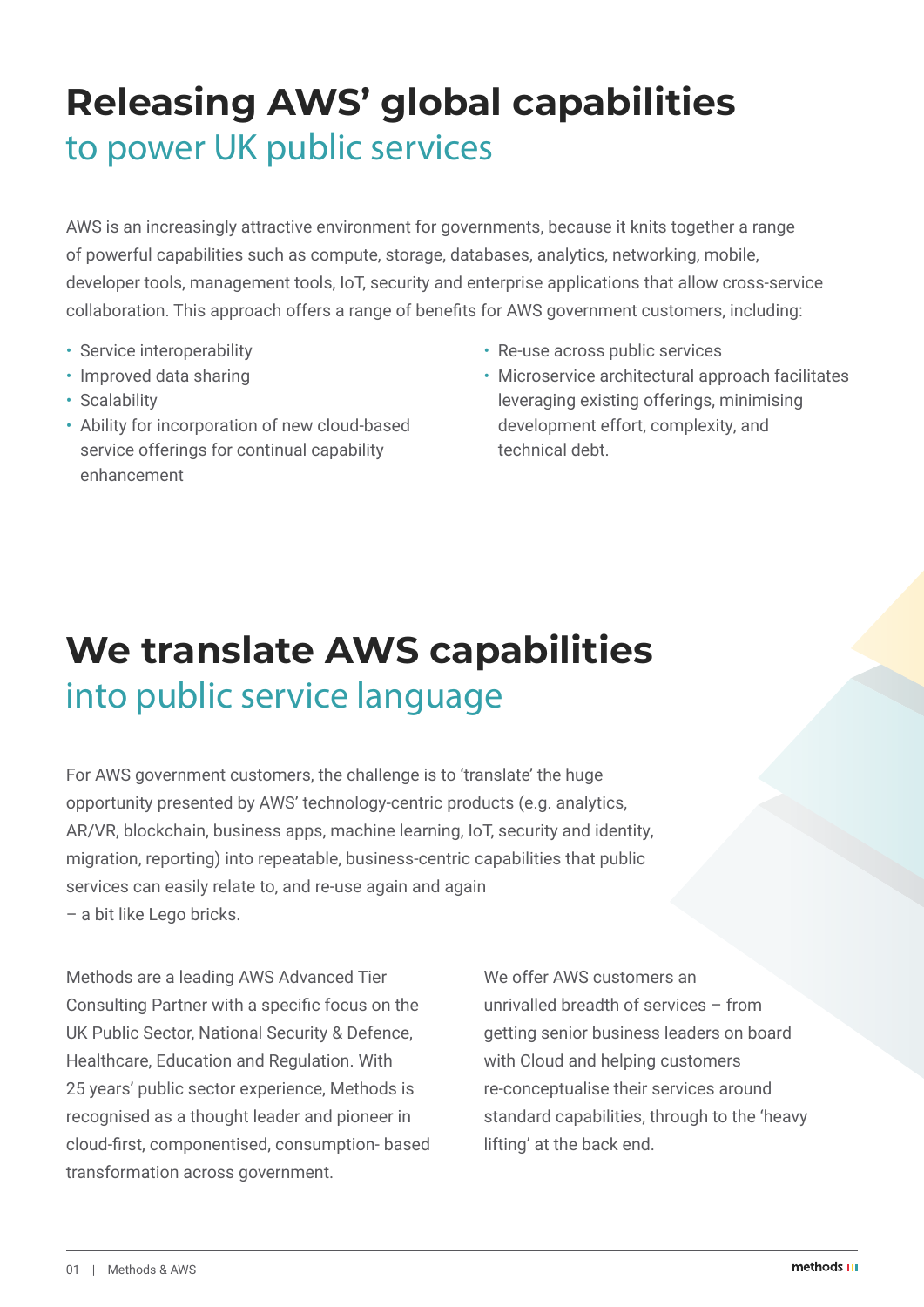## **Methods & AWS:**  Our integrated offering

#### **Thought Leadership & Executive Education**

...cut through the buzzwords.

#### **Service Design & Architecture**

Reference architectures with common service patterns and enabling capabilities.

#### **Cyber Security**

Concise security frameworks, data breach, prevention, and compliance.

#### **Cloud Engineering & Software Development**

Complex, large-scale migration meeting all government standards.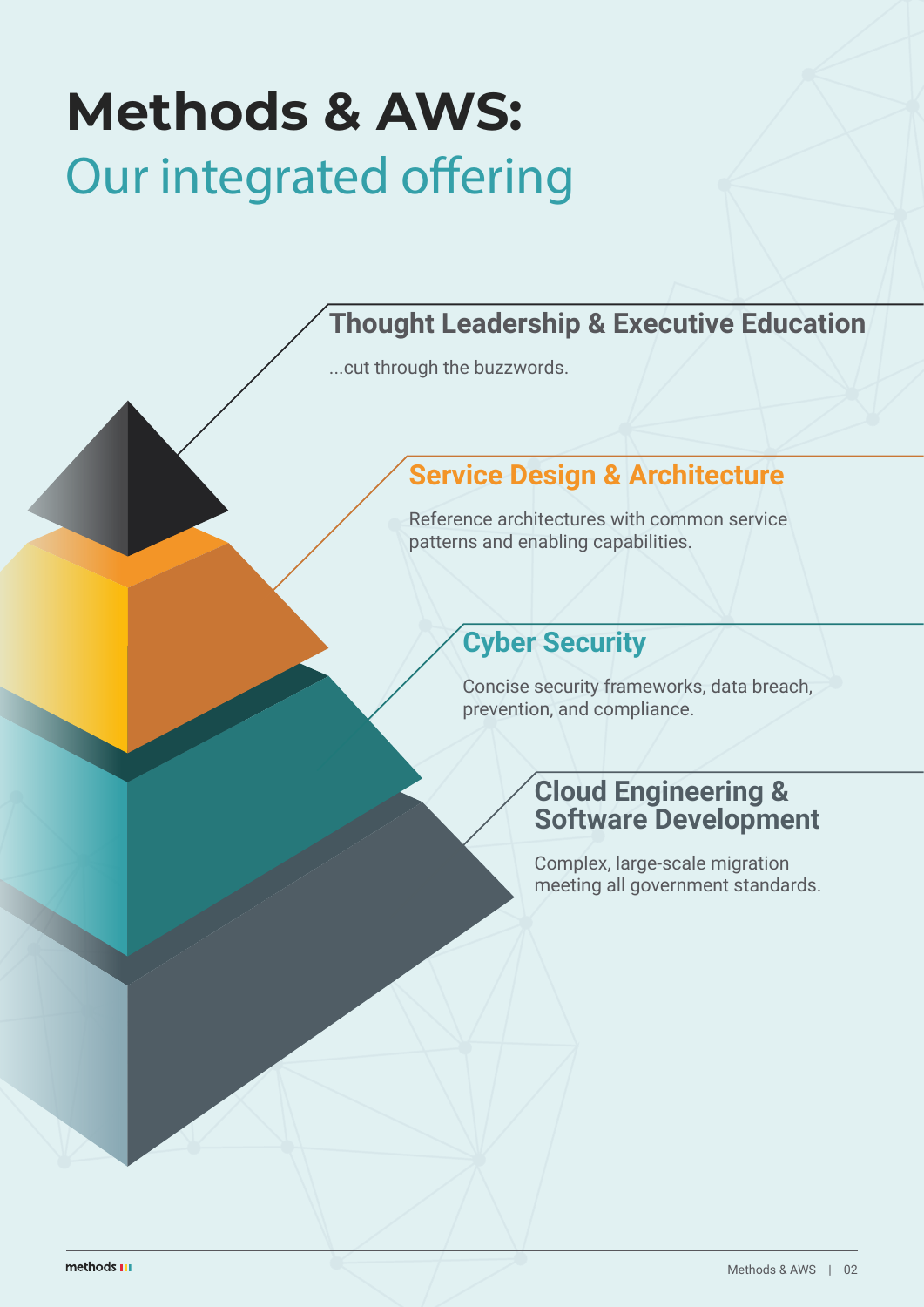## **Methods & AWS: Our integrated offering**

#### **THOUGHT LEADERSHIP & EXECUTIVE EDUCATION**

How can you tell if the latest 'transformation' proposition is snakeoil, or genuinely interesting? And what technologies, architectures, and cultural changes will you need to modernise your organisation?

Professor Mark Thompson, author of Digitizing Government and Manifesto for Better Public Services, leads an entertaining and informative 1-day 'digital government 101' primer intended specifically for senior public sector leaders, providing a valuable, 'safe' environment to connect all the jargon together to build solid understanding, using lots of examples. We begin by considering 'what's so special about the internet', and end the day designing a digital government service from scratch, in an agile 'mini-Discovery'. The session builds confidence to cut through the buzzwords.

No technology background required



#### **SERVICE DESIGN & ARCHITECTURE**

Methods helps government avoid reinventing the wheel again and again by baselining customer needs against reference architectures.

We identify common service patterns and shared capabilities - like 'automating expense claims', or 'tracking assets'. We can then define what 'good' looks like, aligned to open standards and the government's own Technology Code of Practice, to build standard, 'reference' architectures that promote interoperability, re-usability, security and scalability. This is how we ensure that digital transformation is user-driven - and that technology is re-usable across government, easy to maintain, scalable and provides value for money.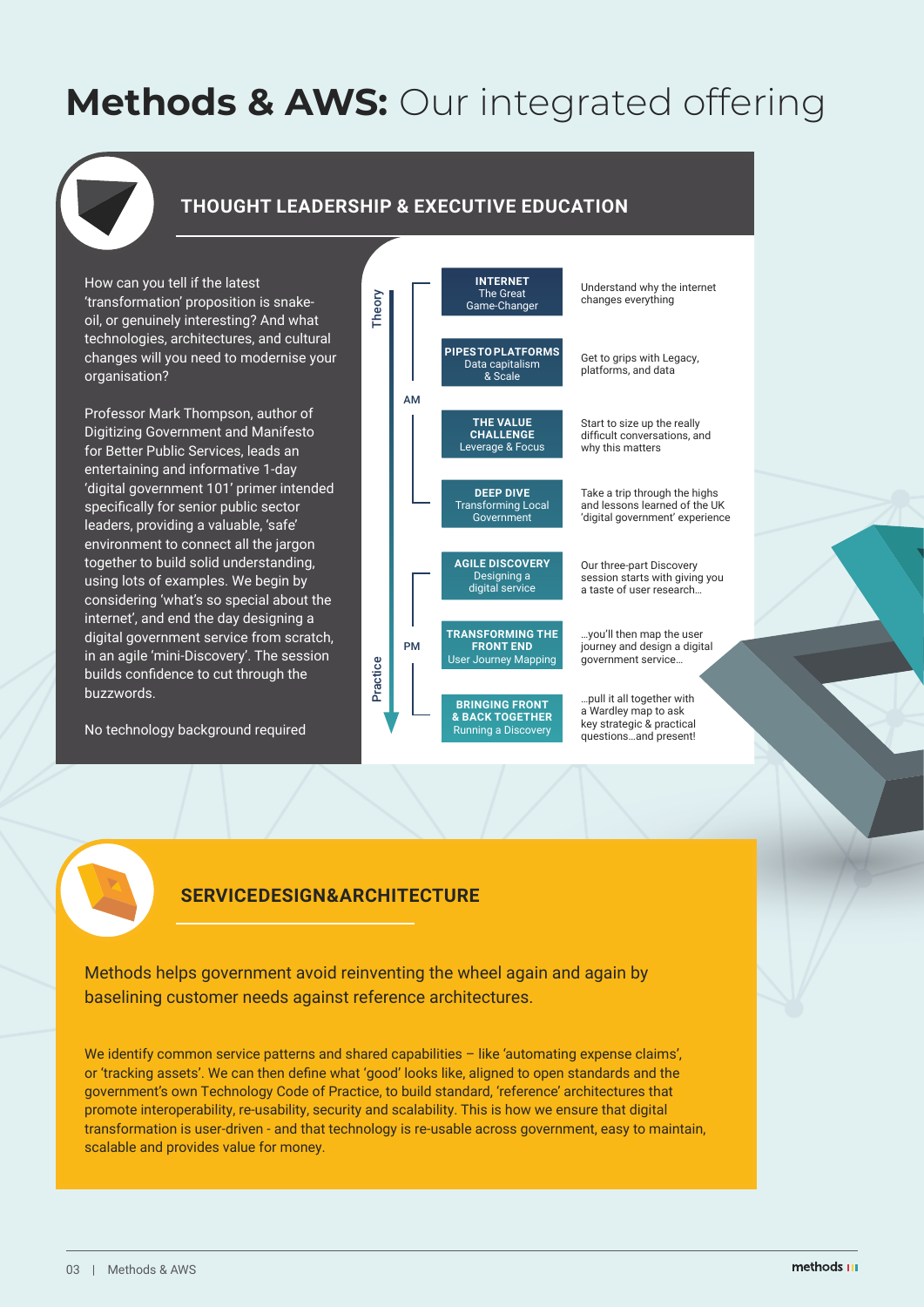

#### **CYBER SECURITY**

Methods offers state-of-the-art cloud security strategy, policy, and solutions.

A cloud security strategy is a critical cornerstone for any effective business model. Our security consultants can help you develop a comprehensive strategy that takes your critical business concerns into account. We can also help you to develop, deploy and enforce your enterprise security policy. Our security professionals have extensive experience in data breach prevention, risk analysis and security management as well as leading security architecture transformations and security turn-around to support regulatory and compliance drivers. Finally, Methods develops secure strategic cloud solutions that enable you to address security issues and concerns as new technologies are deployed – not afterwards. We do this within a concise security framework, which forms the basis for achieving security throughout the enterprise and ultimately protecting your data assets from data breaches.



Methods deploys "squads" of architects and engineers to undertake complex, large-scale migrations to AWS cloud environments, and has proven success in doing this across several of AWS' largest UK government clients including Home Office, Financial Conduct Authority, Driver and Vehicle Licensing Agency, Office for National Statistics, Cabinet Office, National Health Service, and Medical Examiners to name a few.

Our software development capabilities align to the Government Digital Service *Digital by Default Service Standard* (DbDSS); whereby we deliver through the full lifecycle (Discovery, Alpha, Beta, Live) with a track record of completing over 20 GDS Service Assessments for citizen-facing services. We build on the DbDSS approach by combining it with modern industry-recognised standards such as the Twelve-Factor App Methodology and established software development delivery approaches.

> **NEW CULTURE** Autonomy & Team Ownership

**NEW METHODS** Agile, User-Centered Design & Automation

**MODERN SOFTWARE DEVELOPMENT**

**NEW TECHNOLOGY** Microservices & Open Source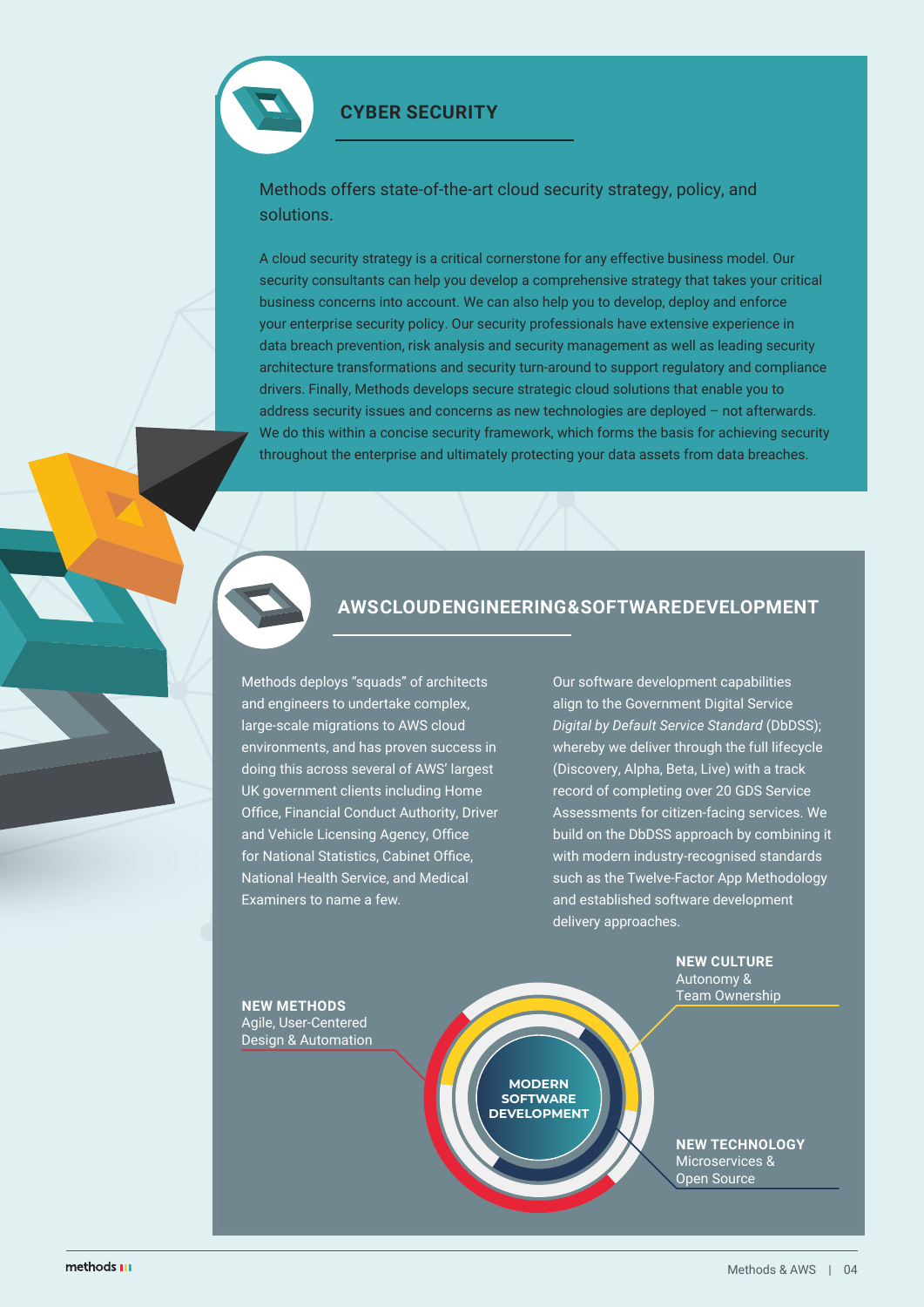

### **Thought leadership & Executive Education**

Understanding transformation: The Digital 101

Delivering better public services on smaller administrative budgets means continually learning from data to improve citizen experiences, whilst leveraging common or commodity resources to join services, conserve resources, and better fund the frontline.

" But how are these activities related? How can you tell if the latest 'transformation' proposition is snake-oil, or genuinely interesting? And what are the significant cultural changes, and ways of thinking, that you will need to bring about?

Whilst lots of technology training is available in the market, there is currently very little education available to senior leaders that quickly covers the basics of digital transformation in government, and joins these all together from a business perspective.

Professor Mark Thompson, author of *Digitizing Government* and *Manifesto for Better Public Services*, leads an experienced Methods team running unique, tailored introductions to digitizing public services.

We typically deliver short introductions lasting either a half or full day intended specifically for senior public sector leaders, providing a valuable, 'safe' environment to connect all the jargon together to build solid understanding, using lots of examples. We begin by considering 'what's so special about the internet', and end the day designing a digital government service from scratch, in an agile 'mini-Discovery'.

Regardless of the format, at the end of our session, participants will:

- Be familiar with the dimensions of digital transformation, together with the challenges and opportunities this presents for government
- Apply a range of models, tools and techniques to develop strategies and business cases for modernizing public services – as well as know what 'good' looks like in supporting operating models, service and technical architectures
- Think and talk in an informed way about the challenges of transforming legacy public organizations into modern, data-driven services that citizens really want to use.

No technology background required.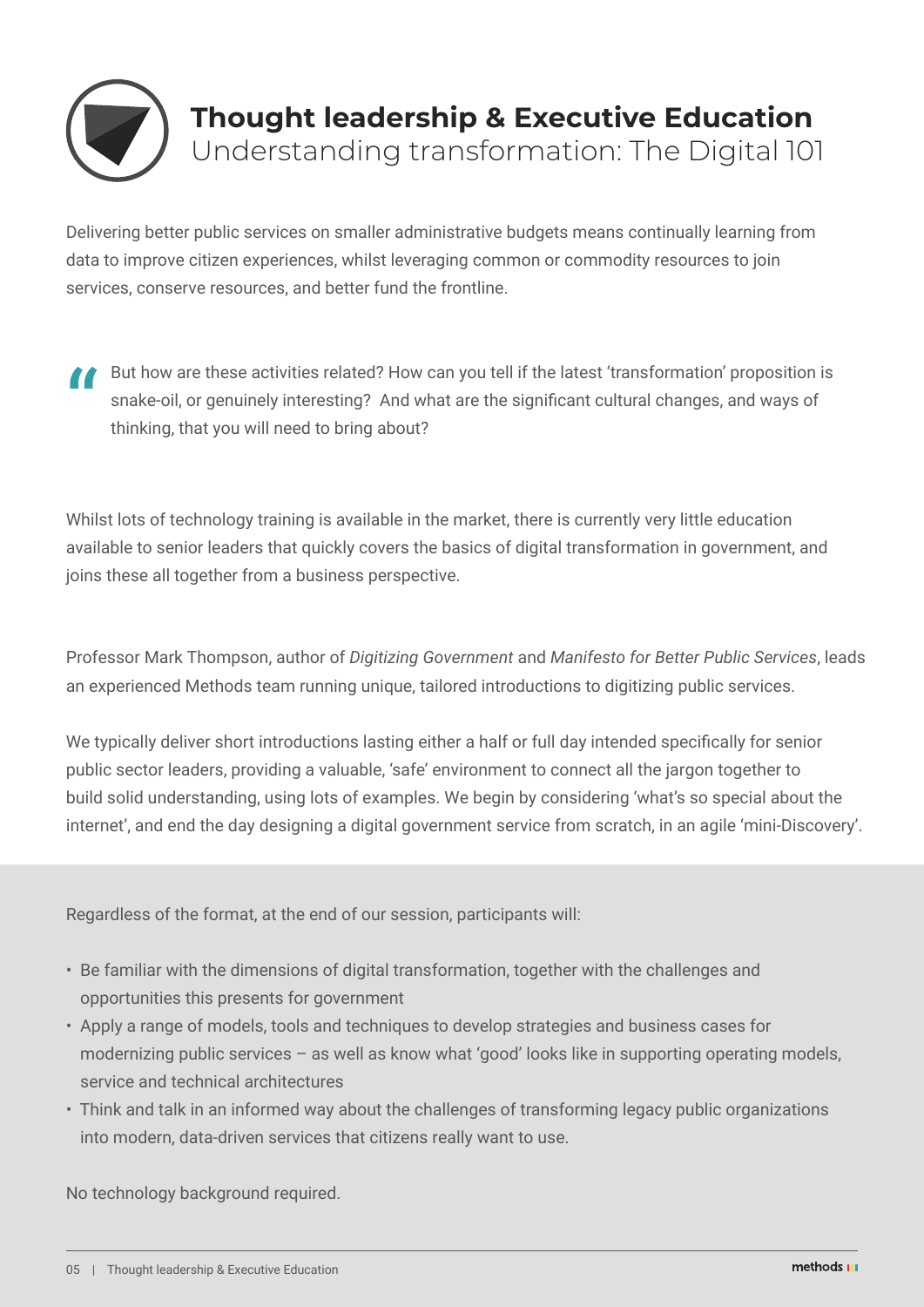### **Modernising public services:**

A typical 1-day structure

| <b>Theory</b>   | Internet:<br><b>The Great</b><br>Game-Changer                        | What is the internet, and why does 'digital' have little to do with websites,<br>or gadgets? What is the '4th industrial revolution', and what are data-driven<br>organisations like?                                                                                                                                                                                                  |
|-----------------|----------------------------------------------------------------------|----------------------------------------------------------------------------------------------------------------------------------------------------------------------------------------------------------------------------------------------------------------------------------------------------------------------------------------------------------------------------------------|
|                 | <b>Pipes to Platforms:</b><br>Data capitalism<br>& Scale             | Legacy organisations that grew up in the C20 are struggling to make sense of<br>the platform-ecosystem model. We'll explore what platforms are, and how they<br>are used to collect and analyse data to offer us personalised services. We'll ask<br>what platforms mean for public services.                                                                                          |
| AM              | <b>The Value</b><br><b>Challenge:</b><br>Leverage & Focus            | We'll look at how new, digital models pose uncomfortable questions for leaders<br>of legacy organisations, such as government - challenging the value of much<br>of what they traditionally do. See how modern organisations focus on value,<br>and leverage cloud services.                                                                                                           |
|                 | <b>Deep Dive:</b><br>Transforming<br>public services                 | So what? We'll bring together our earlier insights to look at transforming public<br>services. We'll look at the UK government's 'digital story' so far, with an honest<br>assessment of the highs, the lows, and lessons learned.                                                                                                                                                     |
|                 | <b>Agile Discovery:</b><br>Designing a<br>digital service            | Our three-part discovery offers a unique, hands-on introduction to how digital<br>public services - in this case, housing benefit - are scoped out in the discovery<br>phases preceding Alphas, Betas, and Live Running. Attend these short sprints<br>and you'll be able to brief, as well as challenge your digital team. In our first<br>sprint, you'll have a go at user research. |
| <b>PM</b>       | <b>Transforming the</b><br>front end:<br><b>User Journey Mapping</b> | In our second sprint, we'll look at user journey mapping, and you'll map the<br>'as-is' service, capturing points of friction making it difficult for citizens to claim<br>benefit - before designing an improved customer journey.                                                                                                                                                    |
| <b>Practice</b> | <b>Bringing front</b><br>& back together:<br>Running a Discovery     | It's one thing to design a shiny new digital service, but how much will it cost?<br>How long will it take to deliver? Will you need to build it from scratch? Will<br>it interface with other public services? Our final sprint introduces 'Wardley'<br>mapping, a powerful framework you'll use to take the difficult decisions you<br>will need to make your service reality.        |

For further information please contact: Mark.Thompson@methods.co.uk

methods **III**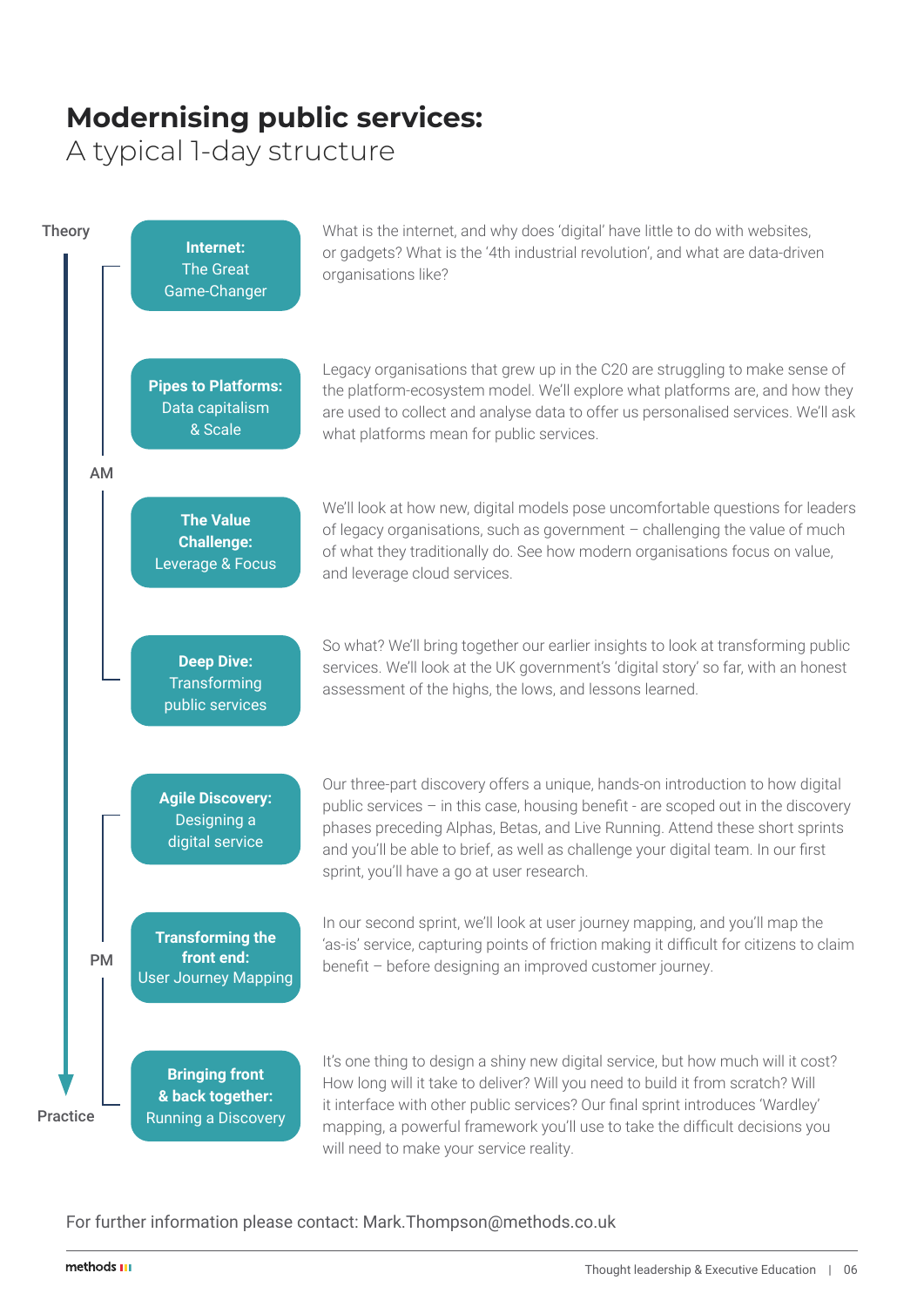

#### **Service Design & Architecture** Standards-driven Enterprise Transformation & Common Service Patterns

Methods' vision is of a modern public sector that shares and re-uses common service patterns and underlying capabilities wherever possible. We can then define what 'good' looks like, aligned to open standards and the government's own Technology Code of Practice, to promote interoperability, re-usability, security and scalability. This is how we ensure that digital transformation is user-driven - and that technology is re-usable across government, easy to maintain, scalable and provides value for money.

#### **Reference Architectures**

We use reference architectures to define a 'pick and mix' of logical capabilities that can deliver a service outcome. A good reference architecture should:

- Be agnostic of specific industries, technologies, vendors and architectural patterns
- Allow you to define the problem statement
- Provide a foundation from which to define project scope and roadmaps, undertake risk and capability gap assessment, and identify common service patterns and shared capabilities
- Allow easy incorporation of emerging technology as this evolves
- Be easy to overlay and align with other business artefacts such as skills matrices, hiring plans and commercial models.

Methods is working with leading cloud vendors to create a series of reference architecture artefacts for common processes within the public sector. For example, here is a reference architecture for modern data insights platforms that we have overlaid with example Amazon Web Services (AWS) managed cloud components:

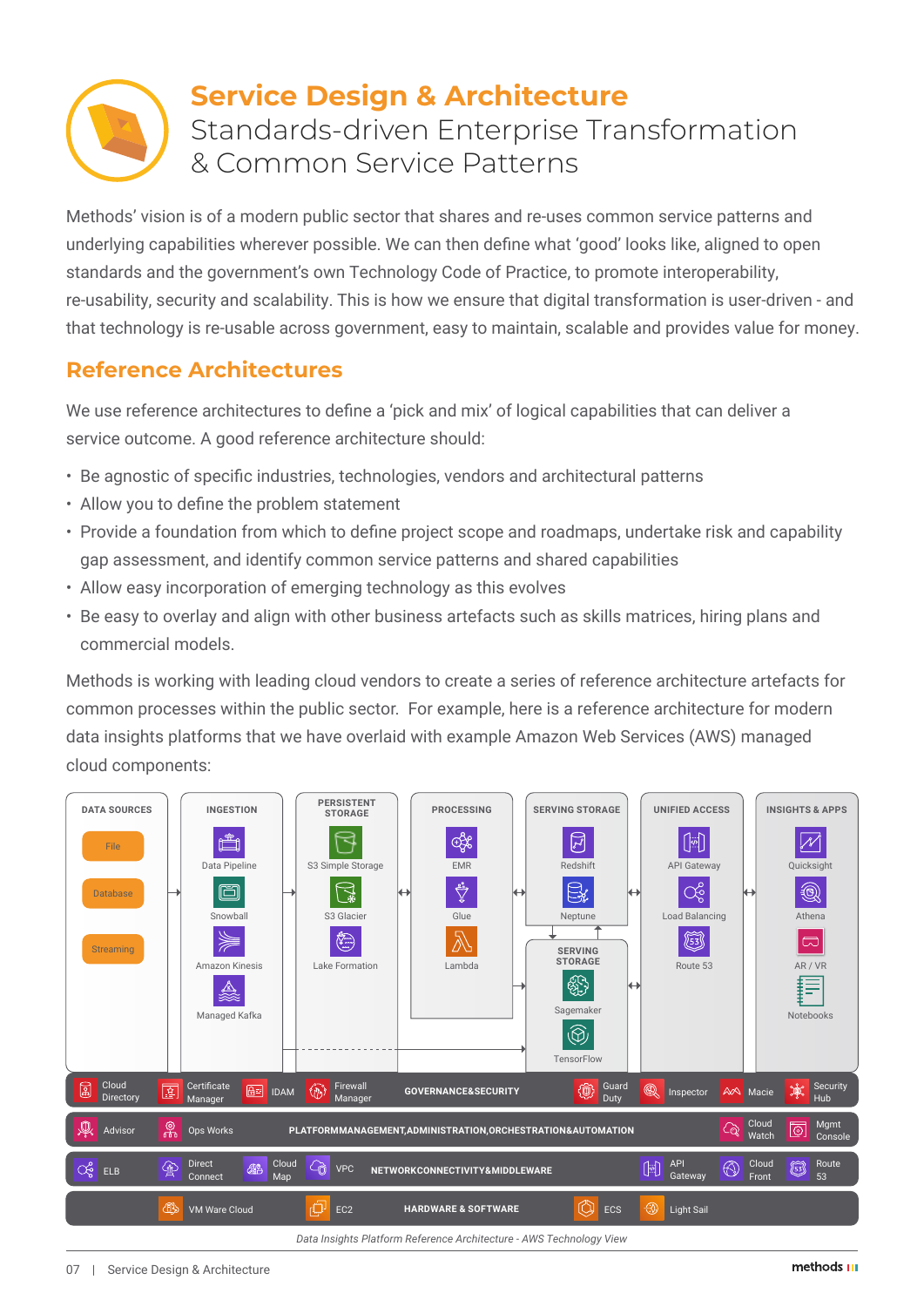#### **Open Standards and Frameworks**

If public services are to share common service patterns and underlying capabilities, we will need to align with open standards and frameworks in order to design, develop and deploy capabilities that are fully interoperable, re-usable, secure, and elastic. Methods proactively promotes and uses the following non-exhaustive standards and frameworks for all our programmes:

| <b>GOVERNMENT DIGITAL SERVICE</b>                            | Framework to build and run resilient, re-usable, scalable                                                                                     |
|--------------------------------------------------------------|-----------------------------------------------------------------------------------------------------------------------------------------------|
| <b>(GDS) STANDARDS</b>                                       | and user-driven public services                                                                                                               |
| <b>APITECHNICAL&amp;DATASTANDARDS</b>                        | Web-based application programming interface standards<br>to support high-throughput, low-latency and secure<br>communication between services |
| <b>NATIONAL CYBER SECURITY CENTRE</b>                        | Cloud implementations that protect data, assets, personnel                                                                                    |
| (NCSC) CLOUD SECURITY PRINCIPLES                             | and the supply chain                                                                                                                          |
| <b>WEB CONTENT ACCESSIBILITY</b><br><b>GUIDELINES (WCAG)</b> | Single shared standard for web content accessibility                                                                                          |

#### **The Journey from Reference Architecture to Cloud Adoption**

Many organisations struggle on the cloud adoption journey. Methods are market-leading experts in ensuring this journey is a success, whilst minimising the risks and costs associated with enterprise transformation. We do this by utilising the Open Alliance for Cloud Adoption's (OACA) Cloud Maturity Model (CMM) and vendor Cloud Adoption Frameworks (CAF) coupled with our library of continually evolving reference architecture artefacts, and adherence to open standards. We enable organisations to:

- Identify and define business vision and goals
- Define use-cases for cloud adoption, assessed against both non-technical and technical domains
- Build roadmaps baselined against our reference architectures and open standards, and mapped to these use-cases, to enable native-cloud or hybrid IT capabilities
- Iteratively implement and deliver those roadmaps using cross-functional and agile teams.

| <b>AWS Cloud Adoption Framework (CAF)</b> |                         |  |  |
|-------------------------------------------|-------------------------|--|--|
| <b>Business</b>                           | <b>Example</b> Platform |  |  |
| <b>THE People</b>                         | Security                |  |  |
| Governance                                | O> Operations           |  |  |

*AWS Cloud Adoption Framework (CAF)*

For further information please contact: Jillur.Quddus@methods.co.uk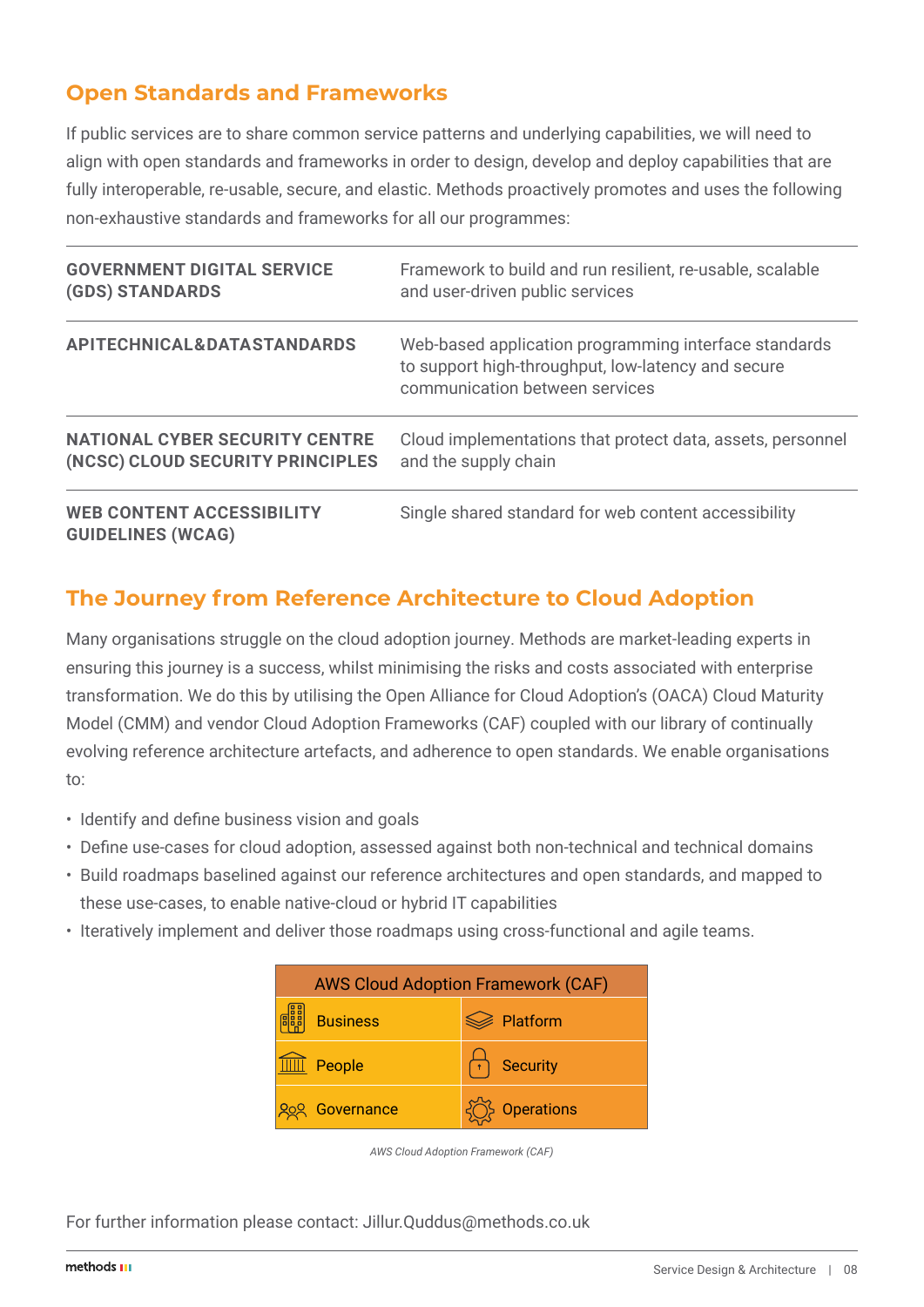

Methods' AWS Security Services are positioned from the ground and fully support data protection strategies for our clients. Our experienced staff perform Risk Assessments for each project from inception to ensure all Risks are surfaced arising from Areas such as Confidentiality, Integrity, and Availability.

Using AWS Security Services and our experience within cloud security, Methods identify security patterns and technology roadmaps to ensure our clients' data is protected and aligned to security best practice. Our deliverables are measurable against industry standards and we provide clear indicators of your security status

#### **AWS SECURITY SERVICES AWS SECURITY SERVICES**

Using AWS controls and independent assurance, Methods deploy security controls based upon your risk profile to balance your compliance with costs

We use AWS security services such as Field Level Encryption, KMS, and extensive cloud monitoring services that support Security Orchestration and allow for a focus on more complex threats to reduce alert fatigue.

Our security teams have built hundreds of integrations, across product categories such as SIEMs, EDR, malware analysis, threat intelligence tools, and a range of AWS solutions.

Working with Agile teams our security architects define requirements that are effectively communicated with both functional and non-functional security requirements collated from inception to support go-live independent security assurance.

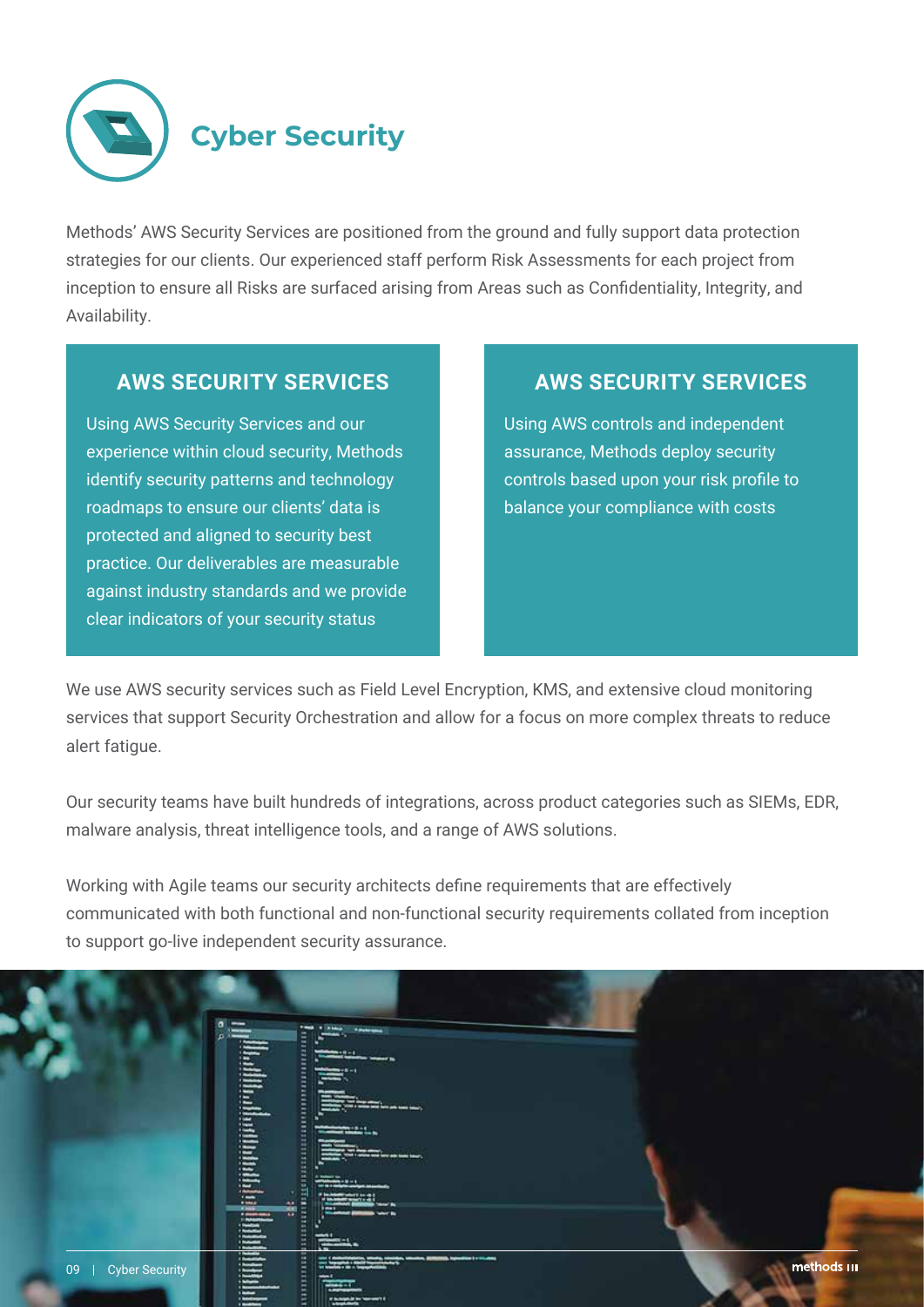#### Cloud Security **Strategy**

### Many organisations are simply overwhelmed by the growth and expansion of the business.

Methods can help in the development of secure strategic cloud solutions that meet your business requirements. As new technologies are deployed, they each bring a unique set of security issues and concerns. We can assist by helping to identify and resolve those issues and by providing a concise security framework, which will be the basis for achieving security throughout the enterprise.

Furthermore, we can help in developing, deploying and enforcing your enterprise security policy. Our security professionals have extensive experience in:



A cloud security strategy is a critical cornerstone for any effective business model. Our security consultants can help you develop a comprehensive strategy for your organization that takes your critical business concerns into account.

For further information please contact: Raza.Sharif@methods.co.uk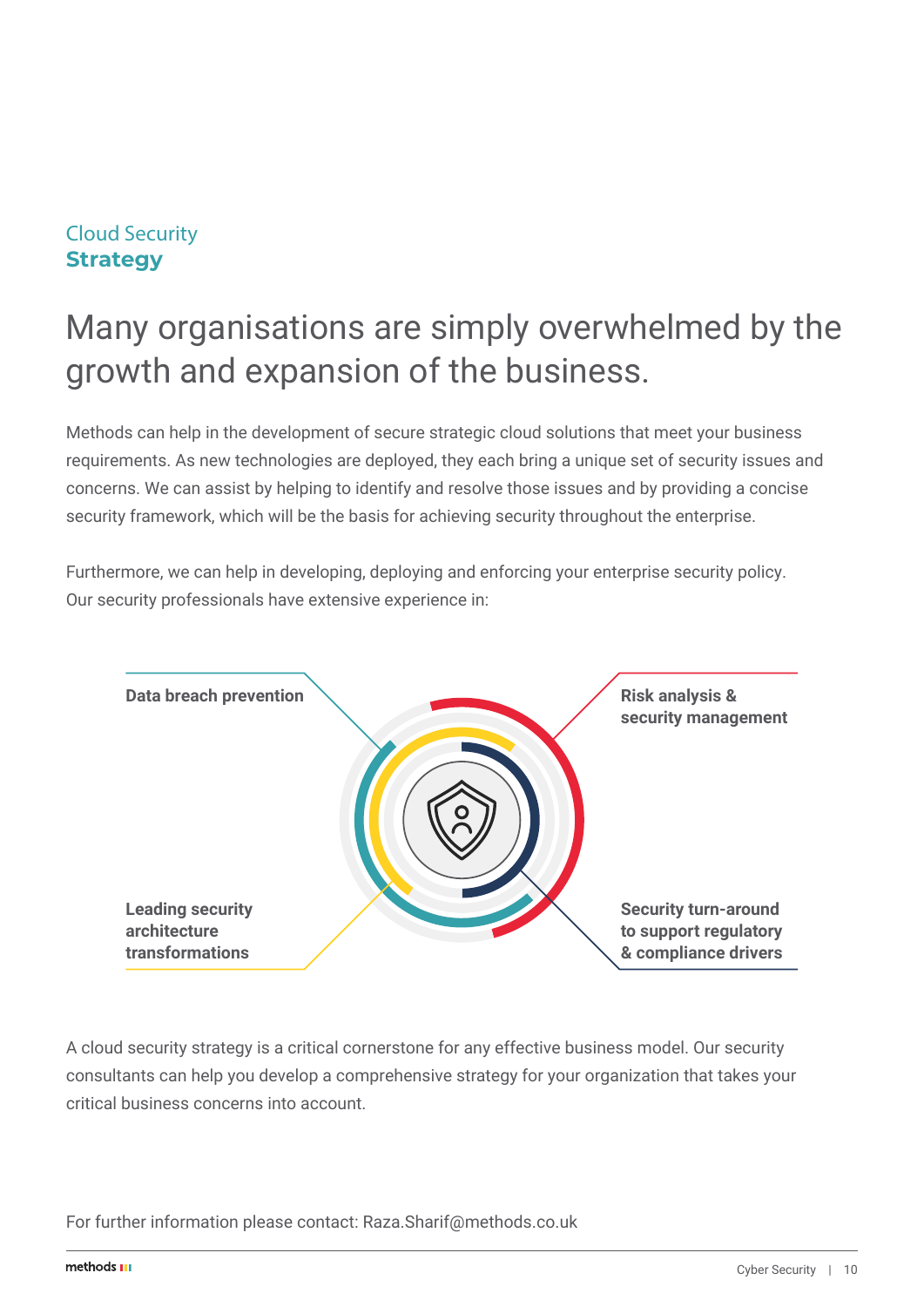

#### **Cloud Engineering**

Bringing to life the GDS UK Cloud First Policy, Methods has been at the forefront of cloud adoption, implementation, and migration solutions for the UK Public Sector for the past 5 years covering Infrastructure as a Service (IaaS), Platform as a Service (PaaS) and Software as a Service (SaaS) capabilities.

Our cloud engineering approach is built on the following principles:

| <b>SECURE-BY-DESIGN</b><br>(SBD)             | DevSecOps and evolving DevOps. We bridge traditional gaps between IT<br>and Security while ensuring fast, safe delivery of code with integrated<br>monitoring, alerting and logging.                                                                                                                                      |
|----------------------------------------------|---------------------------------------------------------------------------------------------------------------------------------------------------------------------------------------------------------------------------------------------------------------------------------------------------------------------------|
| <b>EVERYTHING AS</b><br><b>CODE</b><br>(EAC) | Evolving Infrastructure as Code (IaC). We manage provisioning code<br>along with application, test and code non-functional requirements to<br>achieve a better overall configuration management experience. The entire<br>runtime environment can be versioned as a single entity and executed in a<br>repeatable manner. |
| <b>AGILITYINDELIVERY</b>                     | We strive for agility in all phases of the delivery process including pre-<br>development project initiation and planning, and post-development release<br>management and operations activities.                                                                                                                          |
| <b>DELIVER VALUE</b>                         | We use value chain mapping tools such as Wardley Mapping to ensure we<br>continually prioritise all engineering effort towards the most impactful user<br>needs and requirements.                                                                                                                                         |

Methods has specific competencies in conducting complex cloud migration activities, including multi data-centre consolidations. This includes migration of applications, data, servers, line of business applications and provisioning of new cloud-native digital services.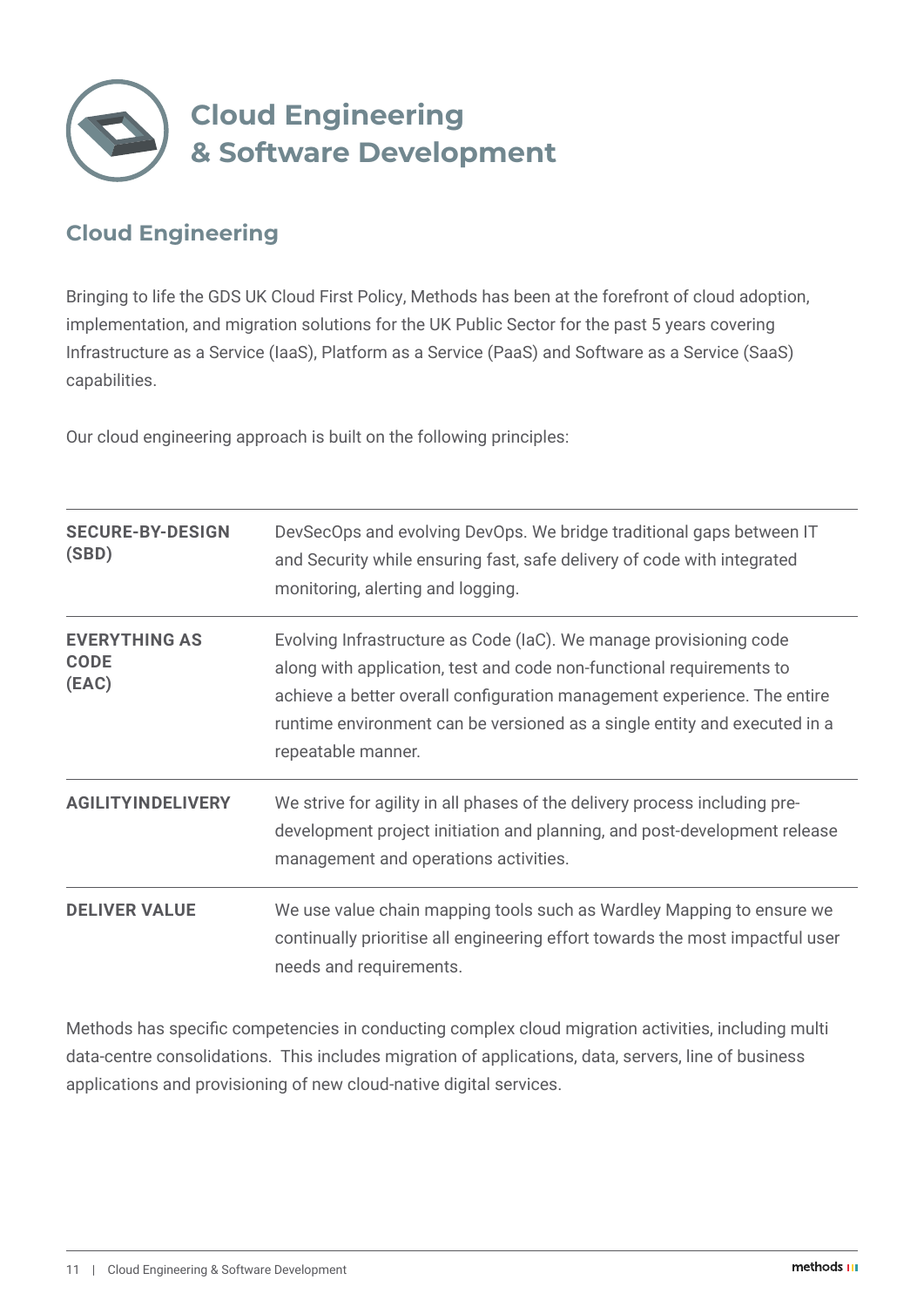#### **Software Development**

Our software development capabilities align to the Government Digital Service *Digital by Default Service Standard* (DbDSS).

We deliver through the full lifecycle (Discovery, Alpha, Beta, Live) with a track record of completing over

## 20

GDS Service Assessments for citizen facing services.

We build on the DbDSS approach by combining it with modern industry recognised standards such as the Twelve-Factor App methodology and established software development delivery approaches such as Agile Software Development, Secure Software Development Life Cycle (SDLC) etc.

For further information please contact: Alan.Morgans@methods.co.uk

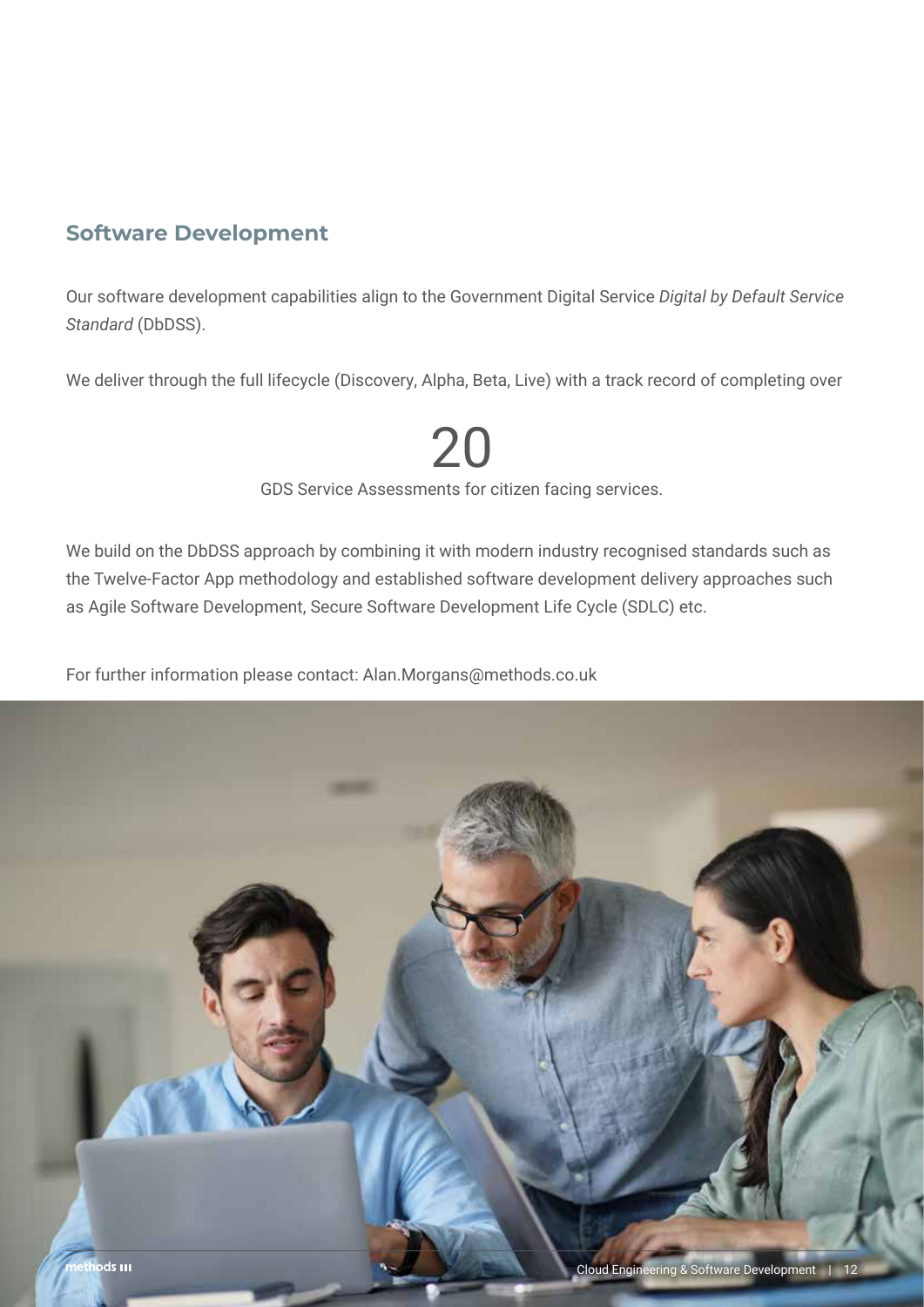## **Who we are**

#### **PIONEERING DESIGN**

- World-class, digitally-enabled public services
- Key role in setting the agenda nationally

#### **DIVERSE RANGE OF CLIENTS**

- Public sector focus including HMG, NHS, police and education
- Complex central government programmes

#### **PRAGMATIC INNOVATION**

- Unique thinking but within sustainable change
- Practical 'hands-on' support

meth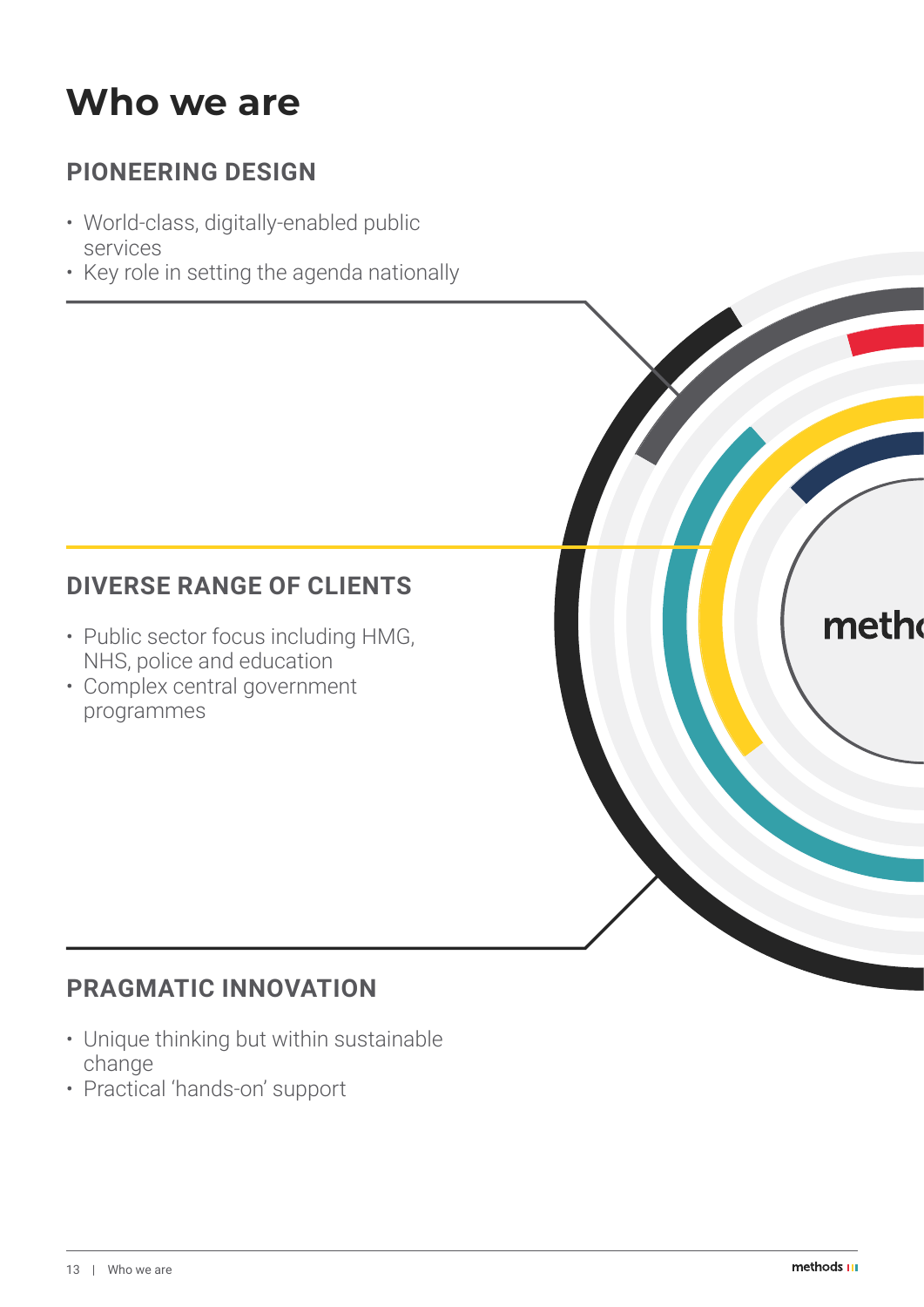#### **ETHICAL CONSULTANCY**

- We add value and build sustainability not dependency
- Knowledge transfer is core to our delivery model

#### **AGILITY AND SCALE**

- Agility of an SME at scale due to our unique ecosystem
- Permanent staff, trusted associates and key partners

#### **WIDE RANGE OF SERVICES**

- Transformation journey from strategy to service management
- Wide experience of TOMs on their own or as a part

**ods III**